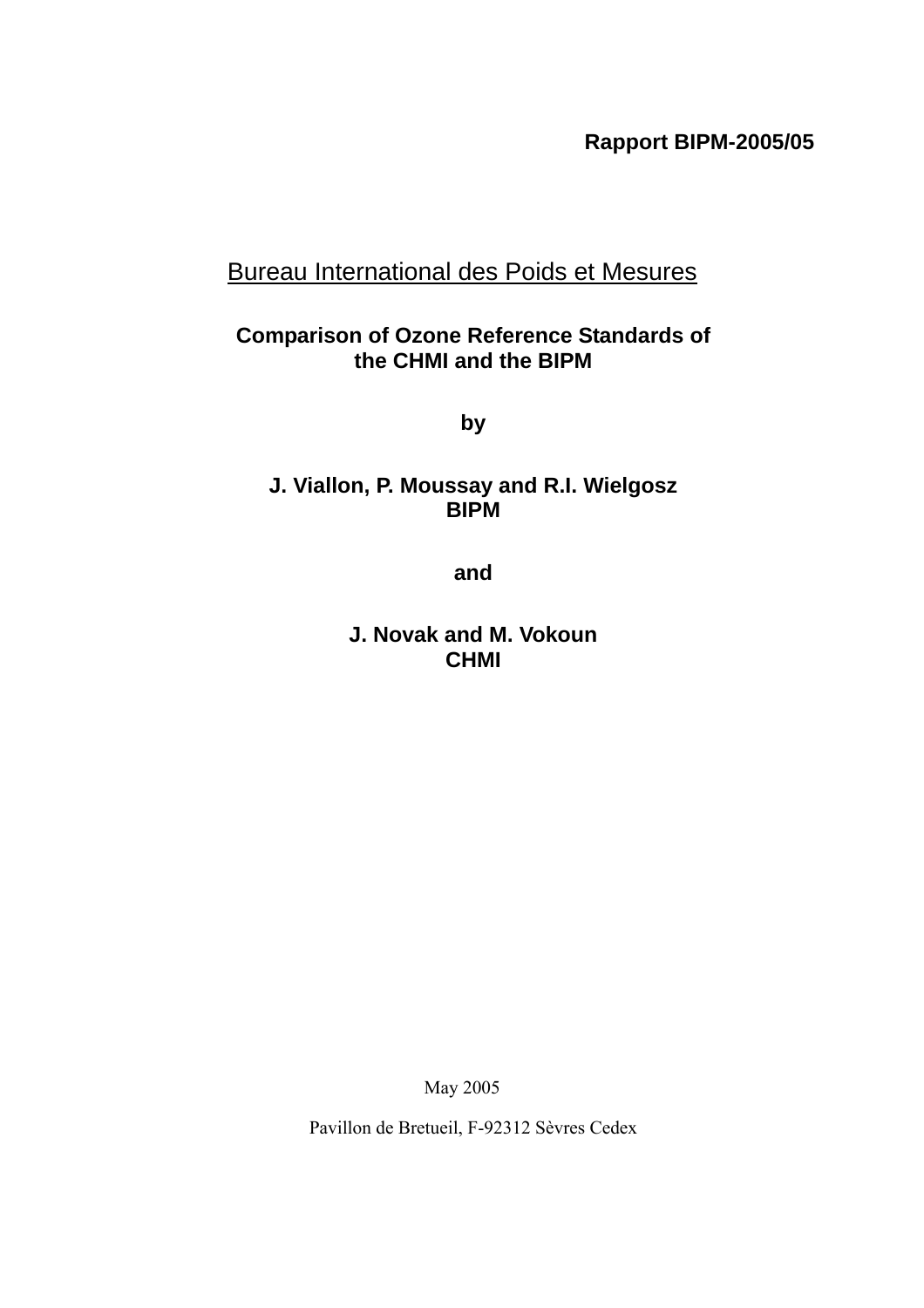# **Comparison of Ozone Reference Standards of the CHMI and the BIPM, September 2004**

By J. Viallon\*, P. Moussay\*, R.I. Wielgosz\*, J. Novak\*\* and M. Vokoun\*\*

\* Bureau International des Poids et Mesures, F-92312 Sèvres Cedex

\*\* Czech Hydrometeorological Institute, Prague, Czech Republic

#### **Abstract**

A comparison of the ozone reference standards of the Czech Hydrometeorological Institute (CHMI) and of the Bureau International des Poids et Mesures (BIPM) has been performed. Both institutes maintain Standard Reference Photometers (SRPs), developed by the National Institute of Standards and Technology (NIST), as their reference standards. The instruments have been compared over an ozone mole fraction range of 0 nmol/mol to 800 nmol/mol.

## **1. Introduction**

A comparison of the ozone reference standards of the Czech Hydrometeorological Institute (CHMI) and of the Bureau International des Poids et Mesures (BIPM) has been performed. It is a repeat of the comparison performed two years ago [1]. Both institutes maintain Standard Reference Photometers (SRPs), developed by the National Institute of Standards and Technology (NIST), as their reference standards. A brief description of the SRP is given in section 3 of this report, together with details of the comparison performed at the BIPM. The results of the comparison are given in section [4.](#page-4-0) The uncertainty budget is given in section [5.](#page-8-0)

## **2. Quantities and Units**

A number of quantities can be used to express the composition of mixtures within the field of ambient ozone measurements. In this report, the measurand is the mole fraction of ozone in air, with measurement results being expressed in units of nmol/mol. The numerical value of a mole fraction of ozone in air expressed in this unit, is equivalent to the numerical value of the volume fraction expressed as ppb (parts per billion, 1 billion  $= 10^9$ ) or ppbv. Although in common usage, the use of the symbols ppb and ppbv is not recommended.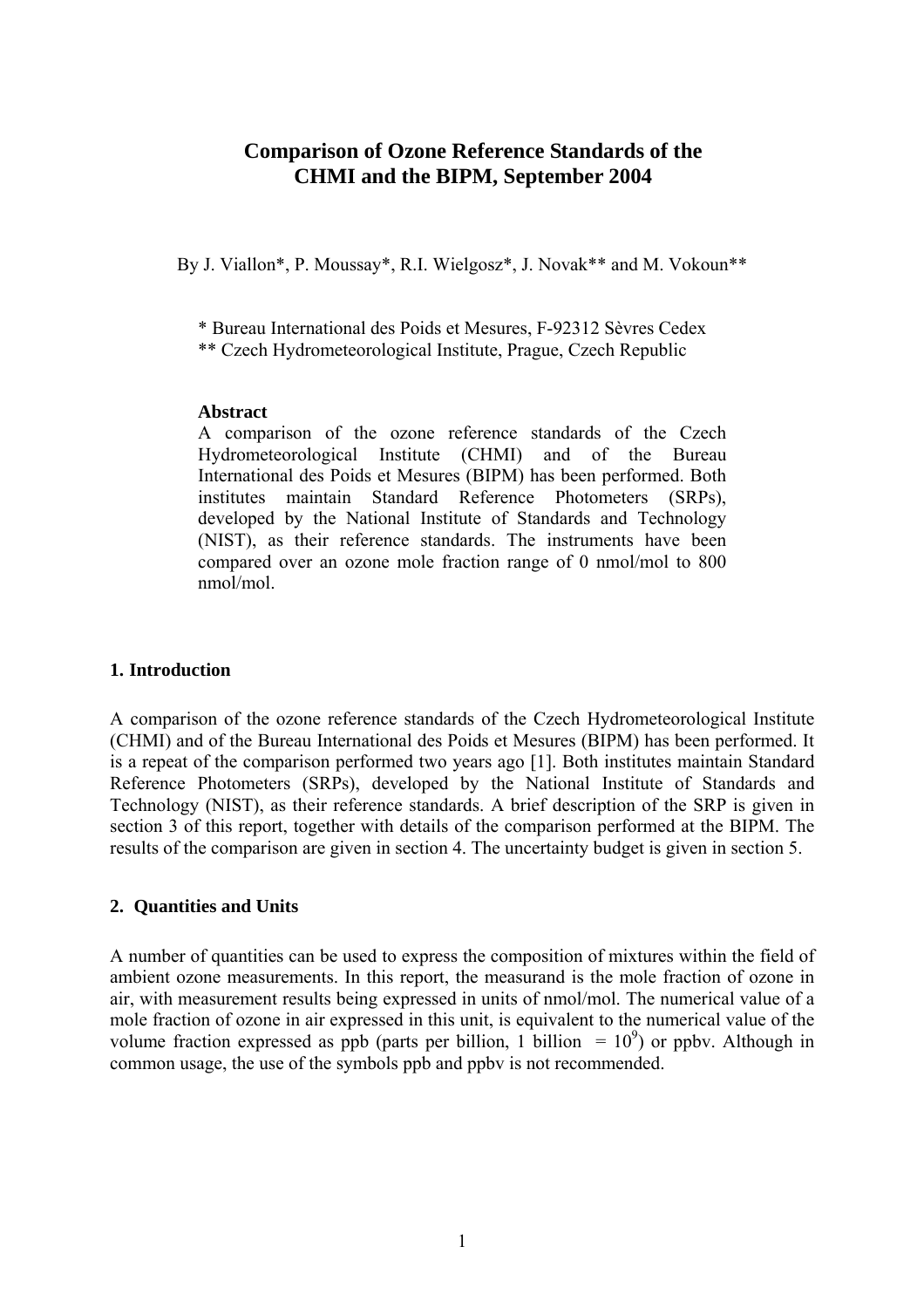#### **3. Comparison of Standard Reference Photometers at the BIPM**

The BIPM currently maintains five SRPs built by the NIST. More details on the instrument's principle and its capabilities can be found in [2]. The two instruments maintained at the BIPM, and used in this comparison, have the serial numbers SRP27 and SRP28. These have been compared with SRP17, the instrument maintained by the CHMI.

#### *3.1 Ozone measurements with an SRP*

The measurement of ozone mole fraction by an SRP is based on the absorption of radiation at 253.7 nm by ozonized air in the gas cells of the instrument. One particularity of the instrument design is the use of two gas cells to overcome the instability of the light source. The measurement equation is derived from the Beer-Lambert and ideal gas laws. The number concentration (*C*) of ozone is calculated from:

$$
C = \frac{-1}{2\alpha L} \frac{T_{\text{mes}}}{T_{\text{std}}} \frac{P_{\text{std}}}{P_{\text{mes}}} ln(D)
$$
\n(1)

where

- $\alpha$  is the absorption cross-section of ozone at 253.7nm in standard conditions of temperature and pressure. The value used is:  $1.1476 \times 10^{-17}$  cm<sup>2</sup>/molecule [3].
- *L* is the optical pathlength of one of the cells,
- *T*<sub>mes</sub> is the temperature measured in the cells,
- $T_{\text{std}}$  is the standard temperature (273.15 K),
- *P*<sub>mes</sub> is the pressure measured in the cells,
- $P_{\text{std}}$  is the standard pressure (101.325 kPa),
- *D* is the product of transmittances of two cells, with the transmittance (*T*) of one cell defined as

$$
T = \frac{I_{\text{ozone}}}{I_{\text{air}}}
$$
 (2)

where

*I*ozone is the UV radiation intensity measured in the cell when containing ozonized air, and

 $I_{\text{air}}$  is the UV radiation intensity measured in the cell when containing pure air (also called reference or zero air).

Using the ideal gas law equation (1) can be recast in order to express the measurement results as a mole fraction (*x*) of ozone in air:

$$
x = \frac{-1}{2\alpha L} \frac{R}{N_A} \frac{T_{\text{mes}}}{P_{\text{mes}}} \ln(D) \tag{3}
$$

where

$$
N_A
$$
 is the Avogadro constant, 6.022142 × 10<sup>23</sup> mol<sup>-1</sup>, and

*R* is the gas constant, 8.314472 J mol<sup>-1</sup> K<sup>-1</sup>.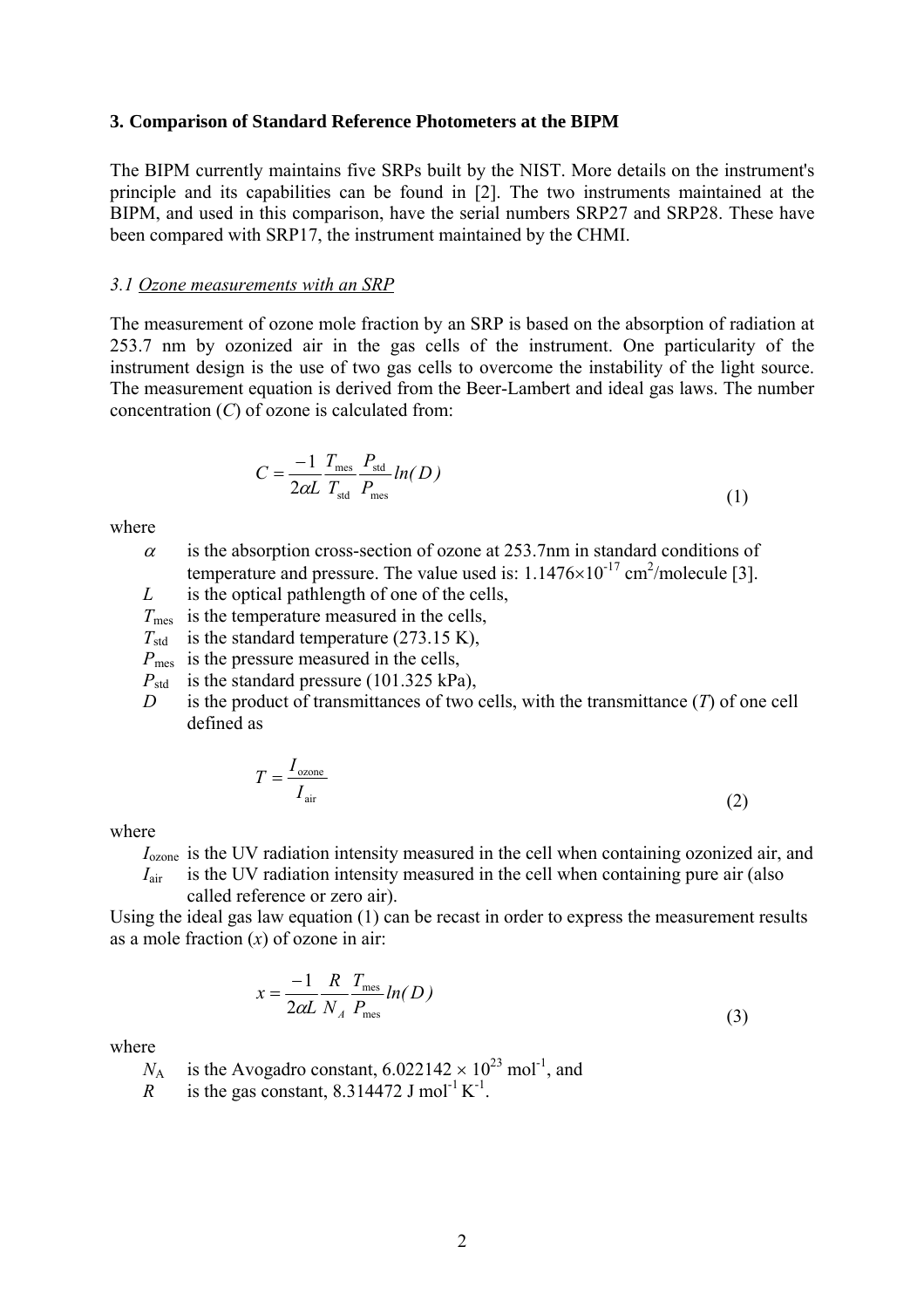# *3.2 Absorption cross section for ozone*

The absorption cross section used within the SRP software algorithm is  $308.32 \text{ atm}^{-1} \text{cm}^{-1}$ . This corresponds to a value of  $1.1476 \times 10^{-17}$  cm<sup>2</sup>/molecule, rather than the more often quoted  $1.147 \times 10^{-17}$  cm<sup>2</sup>/molecule. In the comparison of two SRP instruments, the absorption cross section can be considered to have a conventional value and its uncertainty can be set to zero. However, in the comparison of different methods or when considering the complete uncertainty budget of the method the uncertainty of the absorption cross section should be taken into account. Estimates for the uncertainty of the absorption cross section vary, with a conservative estimate being 1.5 % [3] at a 95% level of confidence.

## *3.3 Ozone generation*

The very reactive nature of ozone precludes its storage in cylinders. As a consequence, ozone has to be produced and measured simultaneously. During this exercise, an external ozone generator manufactured by Environics (model 6100) has been used. This generator is based on the photolysis of  $O_2$  molecules contained in purified air using radiation at 185 nm. The amount of  $O_3$  molecules produced depends on the radiation intensity and the flow rate of air. The airflow rate is maintained at a constant value during a comparison, and the radiation intensity is varied to obtain a range of ozone mole fractions. The typical range over which measurements are carried out is 0.2 nmol/mol to 1000 nmol/mol of ozone in air.

# *3.4 Comparison of SRPs at the BIPM*

In this comparison, two of the BIPM SRPs have been compared against the instrument of the guest laboratory. The comparability of the instruments maintained at the BIPM is verified before and after any comparison.

The same source of purified air is used for all the SRPs being compared. This air is used to provide reference air as well as the ozonized air to each SRP. Ambient air is used as the source for reference air. The air is compressed with an oil-free compressor, dried and scrubbed with a commercial purification system so that the mole fraction of ozone and nitrogen oxides remaining in the air is below detectable limits. The relative humidity of the reference air is monitored and the mole fraction of water in air typically found to be less than 3 µmol/mol. The mole fraction of volatile organic hydrocarbons in the reference air was measured (November 2002), with no mole fraction of any detected component exceeding 1 nmol/mol.

A common dual external manifold in Pyrex is used to furnish the necessary flows of reference air and ozonized air to the SRPs. The two columns of this manifold are vented to atmospheric pressure.

A comparison between SRPs consists of producing ozonized air at different mole fractions over the required range, and measuring these with the photometers. A typical comparison run includes 10 different mole fractions correctly distributed to cover the range, together with the measurement of reference air at the beginning and end of each run. These mole fractions are measured in a random sequence. Each of these points is an average of 10 single measurements. A run can be repeated a chosen number of times. A set number of runs is referred to as a cycle. A cycle is always preceded by a period of ozone conditioning of the instruments for at least two hours. This involves passing a high ozone amount fraction (900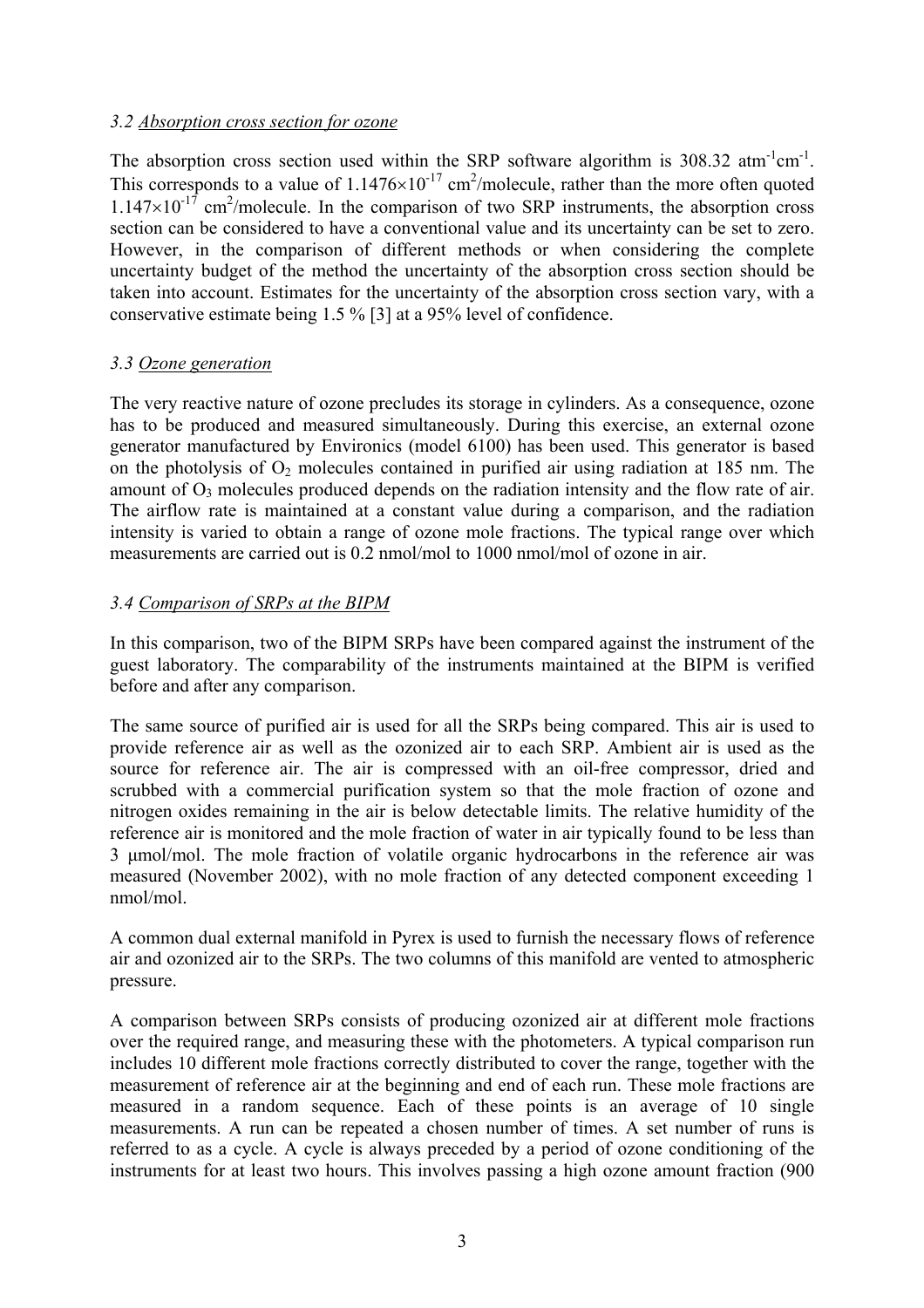nmol/mol) for a sufficient period of time to avoid ozone losses inside the SRPs during the measurement runs.

## *3.5 Analysis of the measurement points by generalised least-square regression*

The comparability of two SRPs is evaluated with a generalised least-square regression fit performed on the two sets of measured ozone mole fractions, taking into account standard uncertainties on the measurement results of the two SRPs (the uncertainty budget associated with the ozone mole fraction measurement with an SRP is discussed in section [5\)](#page-8-0). To this end, a software called B\_Least, recommended by the ISO standard 6143:2001 is used [4]. At the BIPM, all SRPs are compared with the so-called 'main instrument', which is SRP27. A linear relationship between the ozone mole fractions measured by SRP*n* and the main SRP27 is thus obtained:

$$
x_{\text{SRP}n} = a_0 + a_1 x_{\text{SRP}27}
$$
 (4)

The associated uncertainties on the slope  $u(a_1)$  and the intercept  $u(a_0)$  are given by the programme, as well as the covariance between them and parameters to validate the fitting function.

Although correlations between measurements performed with the same instrument at different ozone mole fractions exist, they are not included in the calculations. For that reason, the uncertainties on the parameters may be slightly under-evaluated.

# <span id="page-4-0"></span>**4. CHMI-BIPM SRPs comparison results**

SRP17, maintained by the CHMI, was compared with the SRPs maintained by the BIPM following the general procedure outlined above. A cycle of ten comparison runs between SRP27, SRP28 and SRP17 were performed. Ozone was generated using the Environics 6100 generator with an airflow of 8 L/min. The ozone mole fraction range covered during this exercise was (0 to 800) nmol/mol. The result of one of these ten runs is presented in detail in the section [4.1.](#page-5-0) The repeatability of the results over the ten runs is shown in section [4.2,](#page-7-0) and the stability of the BIPM standards in section [4.3.](#page-7-1)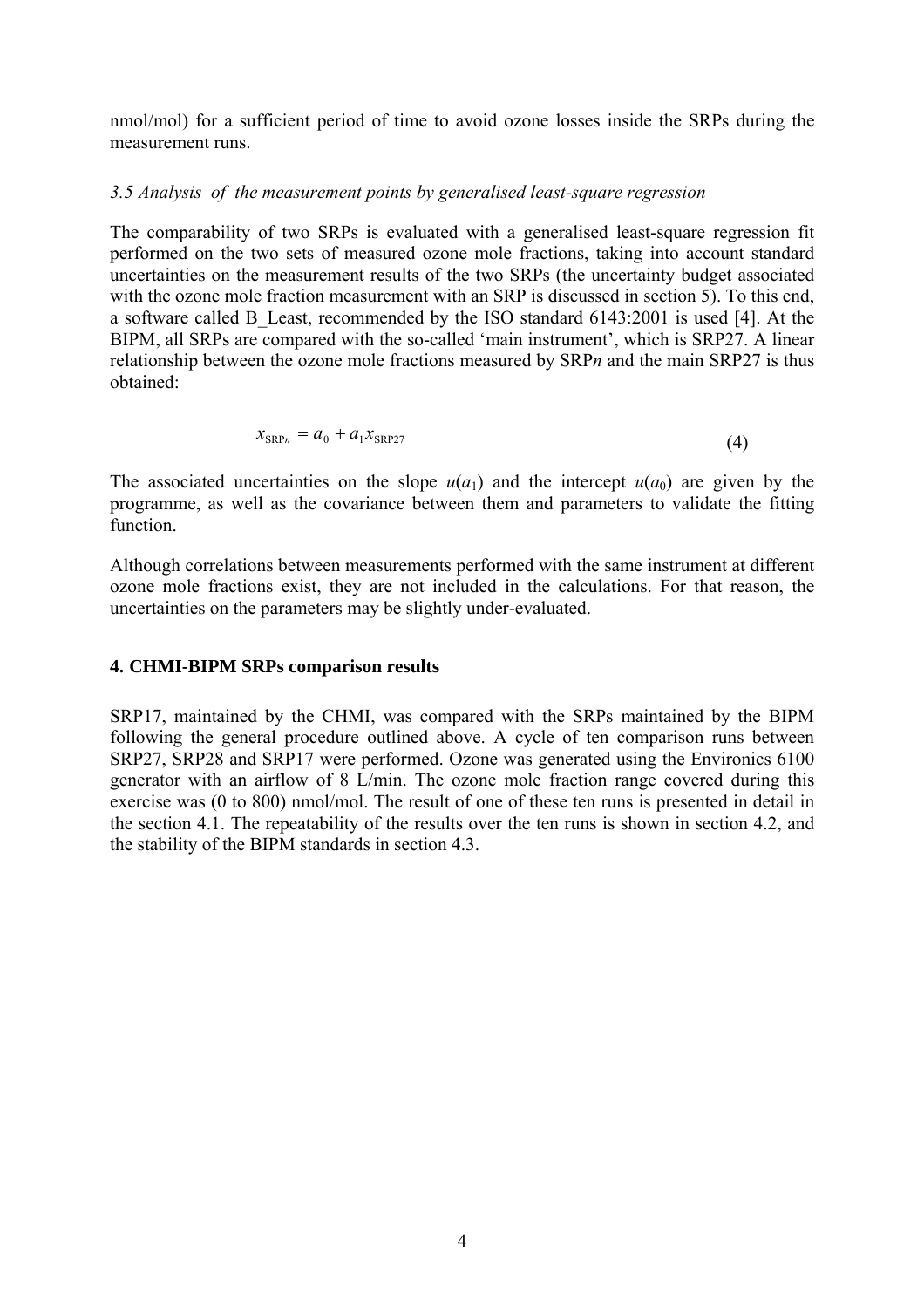## <span id="page-5-0"></span>*4.1 Results of one comparison run*

The result of the fourth of the ten recorded runs is shown in Figure 1. The comparability of SRP17 and SRP27 is given by the result of the generalised least-square regression:

$$
x_{SRP17} = -0.08 + 1.0035 \cdot x_{SRP27} \tag{5}
$$

The uncertainties on the parameters of the regression are given in [Table 1,](#page-5-1) as well as the covariance between the two parameters.

## <span id="page-5-1"></span>*Table 1 : Parameters of the generalised least-square regression performed on SRP17-SRP27 comparison results*

| Slope $a_1$ | $u(a_1)$ | Intercept $a_0$  | $u(a_0)$                | $cov(a_0, a_1)$      |
|-------------|----------|------------------|-------------------------|----------------------|
| .0035       | 0.0005   | $-0.08$ nmol/mol | $0.21 \text{ nmol/mol}$ | $-7.63\times10^{-5}$ |

Compared to the previous comparison performed in December 2002, there is an increase of  $+0.0024$  in the value of the slope, and  $+0.06$  nmol/mol in the value of the intercept. However, the agreement between SRP17 and SRP27 is still better than 0.5% on the concentration range (100 to 1000) nmol/mol and better than 1 nmol/mol on the range (0 to 100) nmol/mol, which are the specifications by the NIST for SRP comparisons [2].

In order to validate the regression fit, the difference between the measured and fitted value for each mole fraction should be smaller or equal to the expanded combined standard uncertainty of these values. In [Figure 2,](#page-6-0) the values ∆*x*=(*x*predicted-*x*measured) for SRP27 and SRP17 are plotted, and in each case are smaller in magnitude than the expanded standard uncertainties shown in the same figure. Another way to validate the fit is to consider the goodness-of-fit  $\Gamma$ which is also calculated by the program. In this example,  $\Gamma=0.41$ . As it is less than 2, the function described in (5) can be considered as a good fit of the measurement points.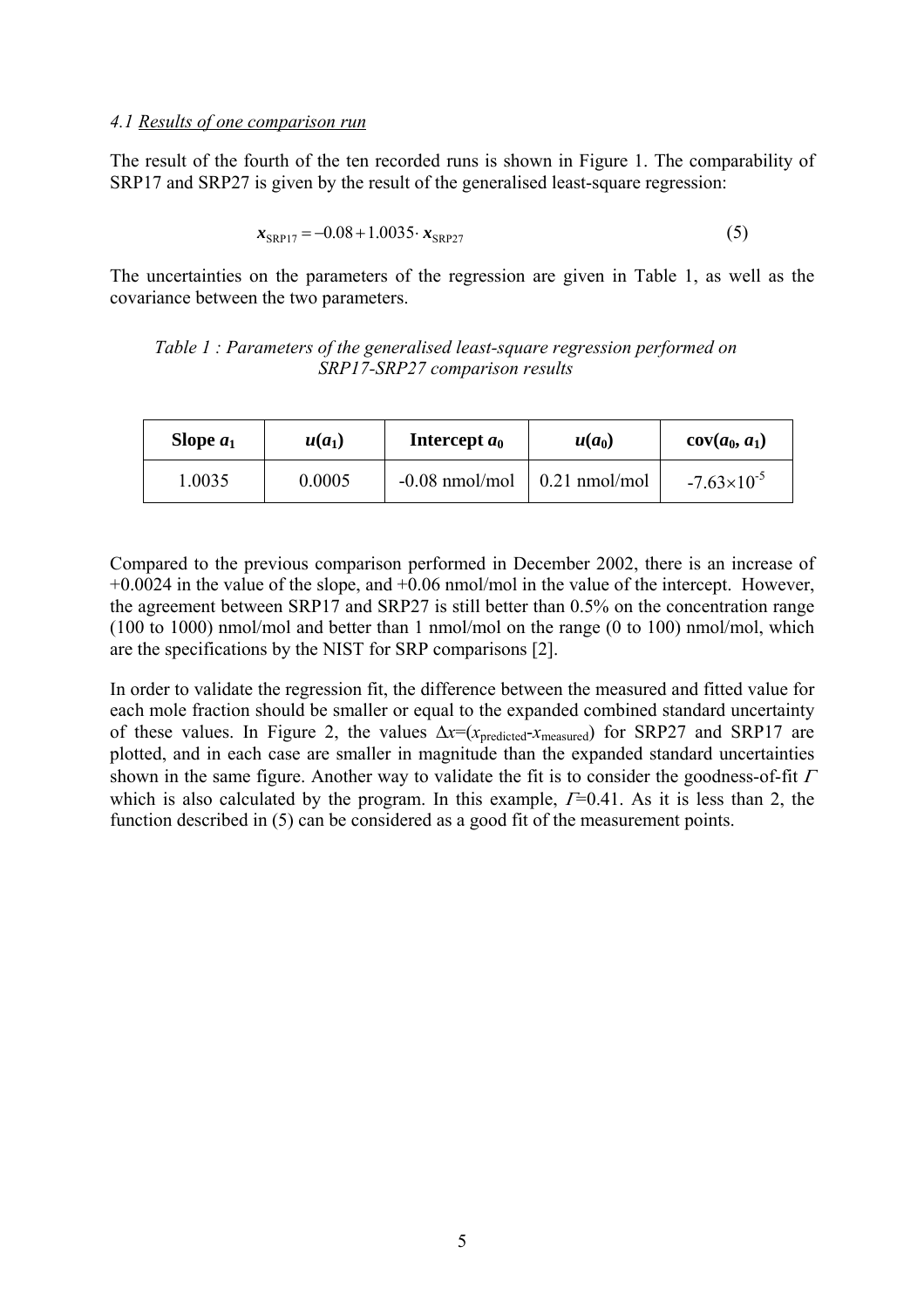*Figure 1 : Results of one comparison between SRP17 and SRP27 : linear regression fit of the measurement points.* 



<span id="page-6-0"></span>*Figure 2 : Difference ∆ between the calculated and measured points, in x (x<sub>SRP27</sub>) and y* ( $x_{\text{SRPI7}}$ ), compared with the expanded standard uncertainties on the measured point.

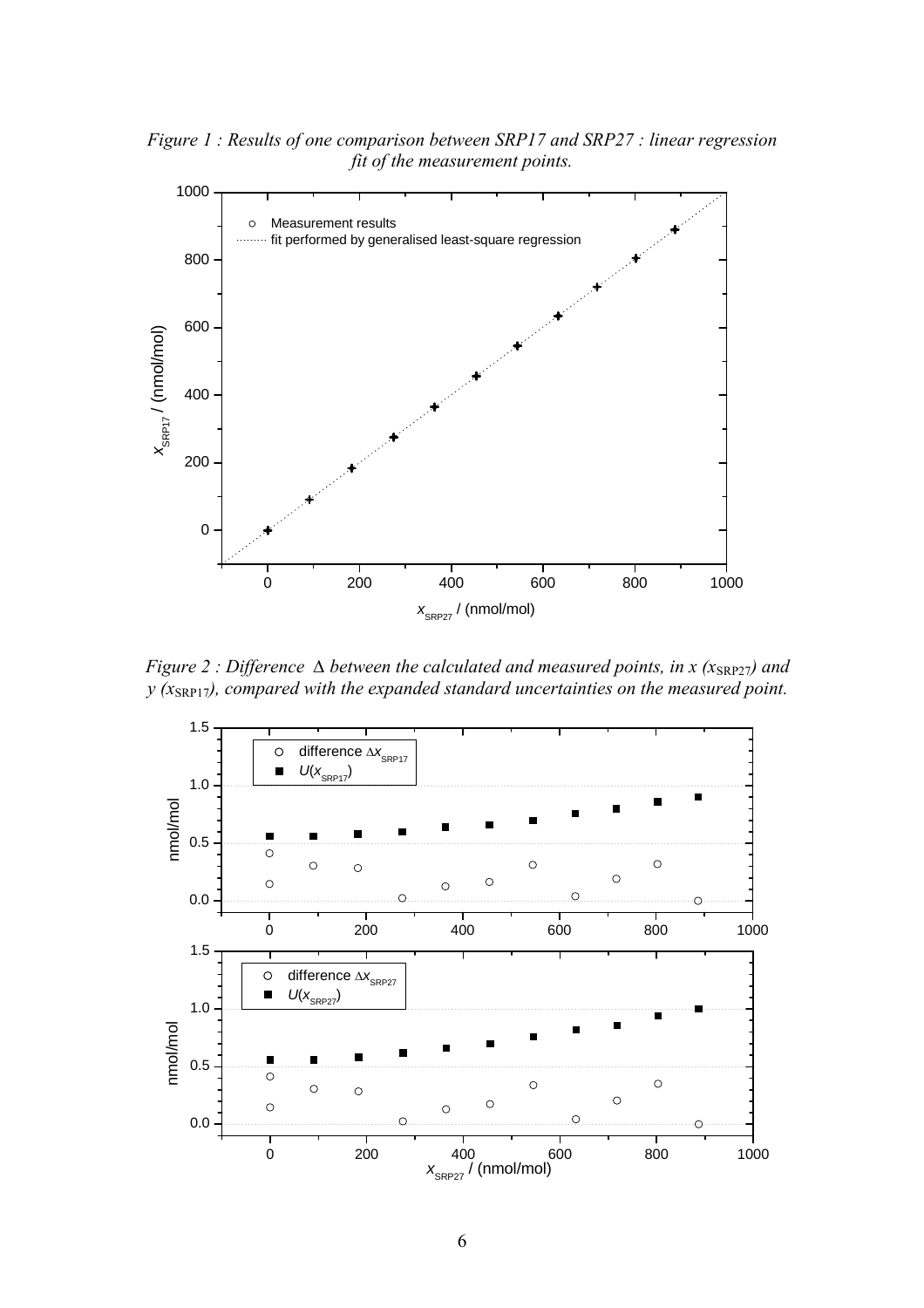#### <span id="page-7-0"></span>*4.2 Repeatability*

[Figure 3](#page-7-2) shows the results of the ten comparison runs. The two parameters of the least-square regression fits are plotted versus the run number. The error bars represent the associated standard uncertainties  $(k=1)$ . The maximum changes observed during this period were 0.0006 in the value of the slopes and 0.21 nmol/mol in the value of the intercept.



<span id="page-7-2"></span>

#### <span id="page-7-1"></span>*4.3 Stability of SRP28 and SRP27*

In order to demonstrate the stability of the two BIPM SRPs, comparisons between SRP28 and SRP27 were performed prior to and after the comparison with SRP17. Measurements were performed on 17/09/04, 22/09/04 and 05/10/04, respectively. Results of these comparisons are shown in [Figure 4.](#page-8-1) All the comparisons were performed using the Environics 6100 ozone generator. During the series of runs recorded on 05/10/04, the ozone mole fraction range was (0 to 500) nmol/mol, instead of (0 to 800) nmol/mol for the two first series. This explains the higher uncertainties on the slopes calculated with the generalised least-square regression. The maximum changes observed during this period were 0.0013 in the value of the slopes and 0.34 nmol/mol in the value of the intercepts.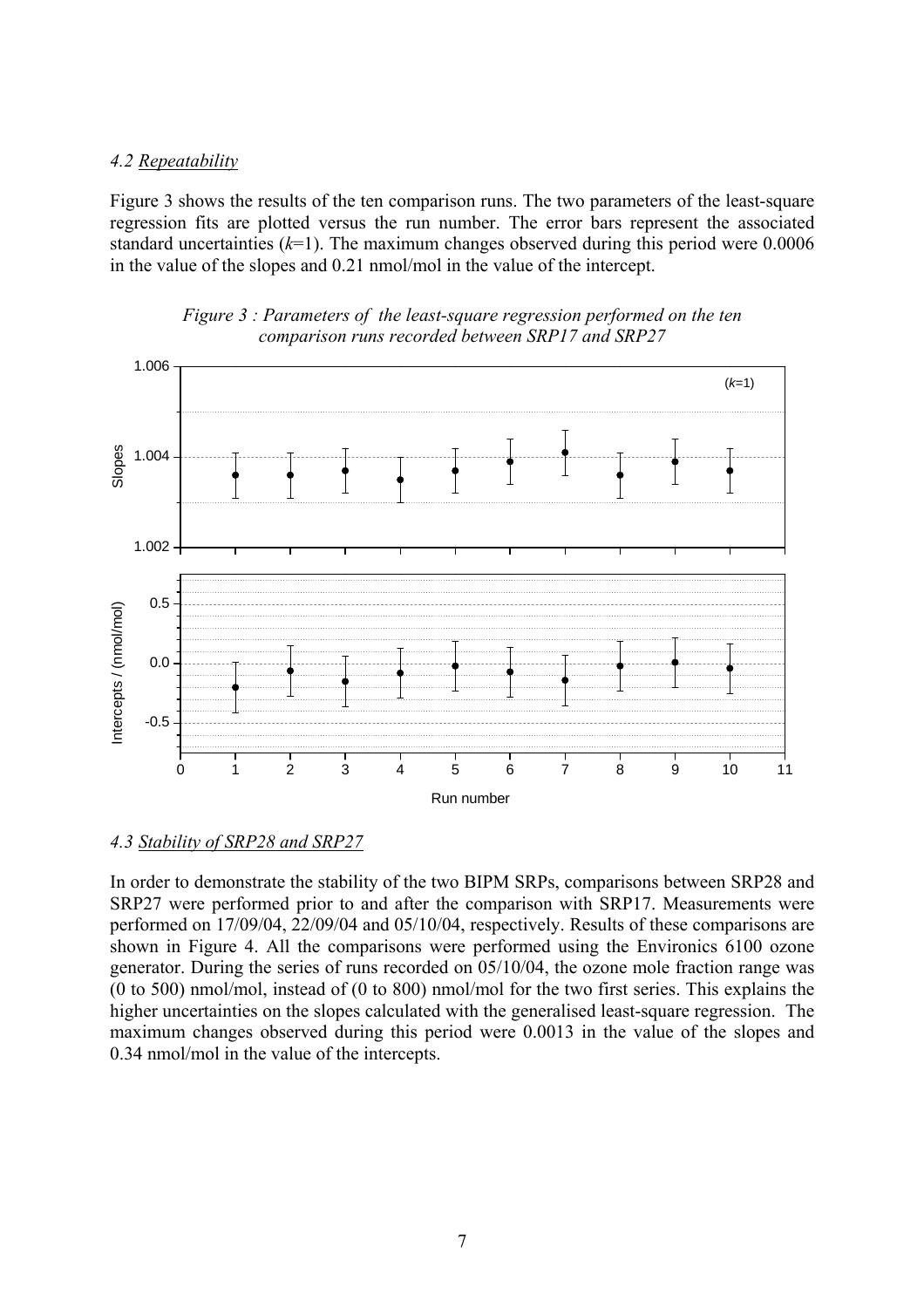<span id="page-8-1"></span>

*Figure 4 : Results of comparison between SRP28 and SRP27 before, during and after the CHMI-BIPM comparison.* 

### <span id="page-8-0"></span>**5. Uncertainty budget**

The uncertainty budget for an SRP has been detailed in a previous report [1]. The values of the principal components of the uncertainty are given in [Table 2](#page-9-0) for the three SRPs. SRP27 and SRP28 have the same uncertainty budget. The CHMI gave slightly different values for SRP17. The uncertainty components have been combined according to the Guide to the Expression of Uncertainty in Measurement [5] .

To obtain a simple form for the combined standard uncertainty  $u(x)$ , the measurement equation

$$
x = \frac{-1}{2\alpha L} \frac{R}{N_A} \frac{T_{\text{mes}}}{P_{\text{mes}}} \ln(D) \tag{6}
$$

can to be written :

$$
x = B \ln(D) \tag{7}
$$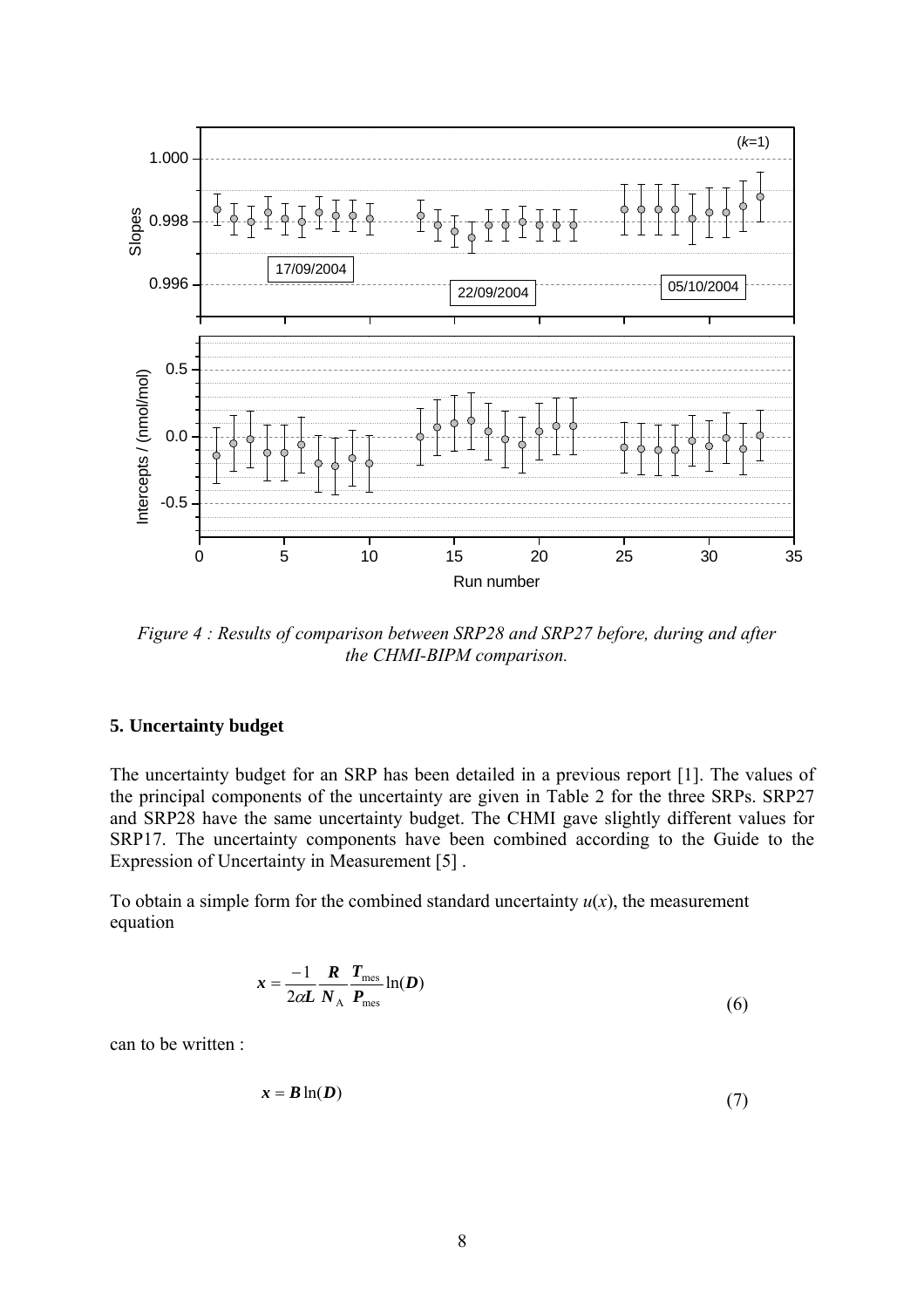where :

$$
B = \frac{-1}{2\alpha L} \frac{R}{N_A} \frac{T_{\text{mes}}}{P_{\text{mes}}} \tag{8}
$$

and is constant for a given temperature and pressure.

So that the uncertainty contribution from the ratio of intensities *D* (to the combined standard uncertainty of  $x$ ) can be written:

$$
u_D = \frac{u(D)x}{D\ln(D)} = \frac{u(D)B}{D} \approx u(D)B
$$
\n(9)

Since for the measurement range  $(0 - 800)$  nmol/mol:

$$
D \approx 1,\tag{10}
$$

and the combined standard uncertainty  $u(x)$ :

<span id="page-9-0"></span>
$$
u(x) = \sqrt{\left(u(D)B\right)^2 + \left(\left(\frac{u(2L)}{2L}\right)^2 + \left(\frac{u(P)}{P}\right)^2 + \left(\frac{u(T)}{T}\right)^2\right)x^2}
$$
(11)

| Table 2 : Uncertainty budget |  |
|------------------------------|--|
|                              |  |

|                                               | Standard uncertainty $u(y)$ |                           | <b>Sensitivity</b><br>coefficient     | contribution to<br>u(x) |
|-----------------------------------------------|-----------------------------|---------------------------|---------------------------------------|-------------------------|
| Component $(y)$                               | <b>SRP17</b>                | SRP27 and<br><b>SRP28</b> | $c_i = \frac{\partial x}{\partial y}$ | $ c_i  \cdot u(y)$      |
| <b>Optical Path (2L)</b>                      | $0.02$ cm                   | $0.014$ cm                | $\frac{x}{-}$<br>2L                   | $u(2L) \cdot x$<br>2L   |
| Pressure $(P)$                                | $0.034$ kPa                 | $0.034$ kPa               | $\frac{x}{-}$<br>$\boldsymbol{P}$     | $u(P) \cdot x$          |
| Temperature $(T)$                             | 0.07K                       | 0.087K                    | $\frac{x}{T}$                         | $u(T) \cdot x$          |
| Ratio of intensities $(D)$                    | $1.43\times10^{-5}$         | $1.4 \times 10^{-5}$      | $\boldsymbol{x}$<br>$D\ln(D)$         | $D \cdot x$<br>Dln(D)   |
| <b>Absorption Cross</b><br>section $(\alpha)$ |                             |                           |                                       |                         |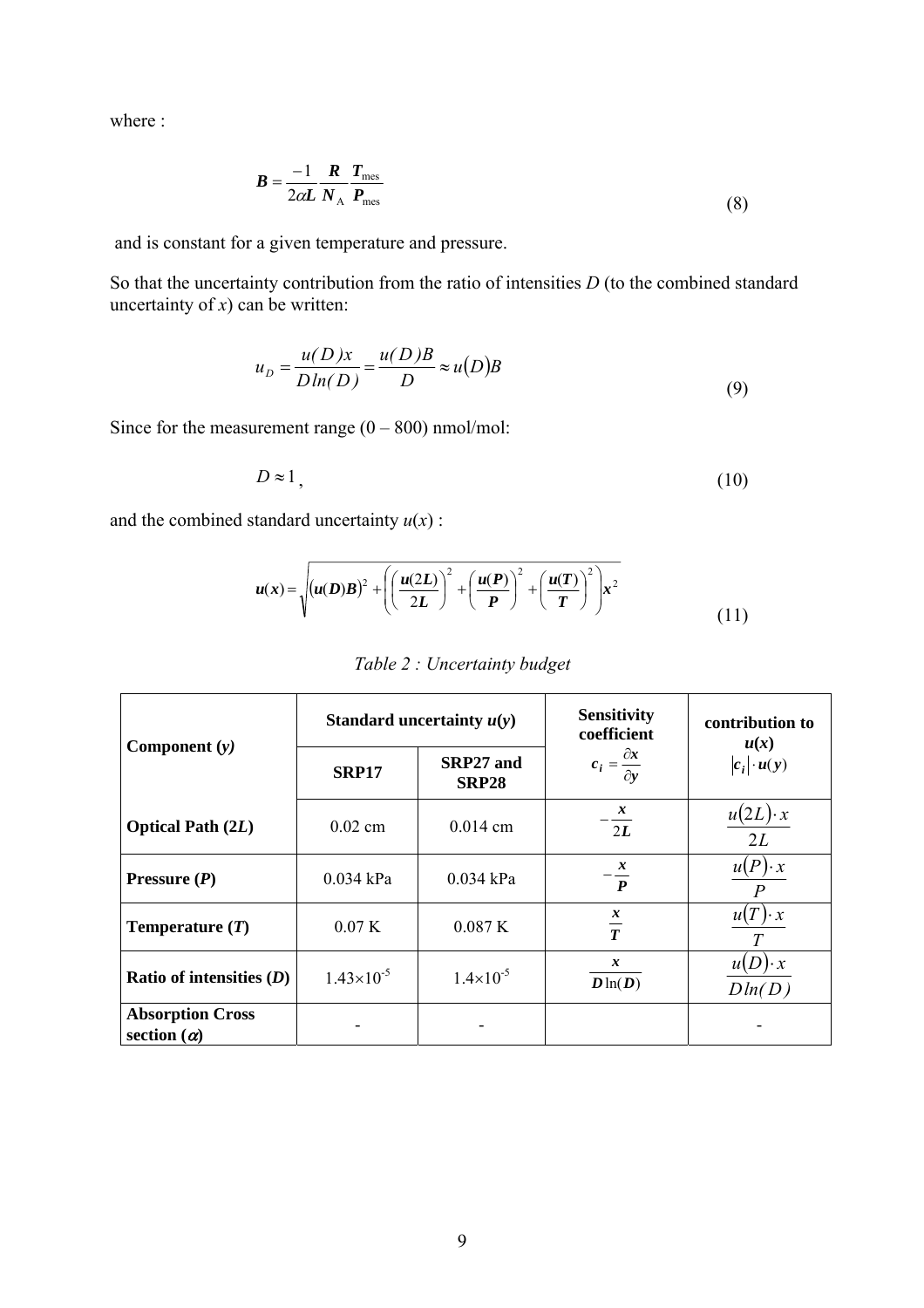The application for SRP17 ( $L = 89.5$  cm), with a measurement temperature equal to 295 K and a measurement pressure equal to 100 kPa gives a numerical equation (where the numerical values of *x* are for ozone mole fractions given in units of nmol/mol) :

$$
u(x_{SRPI7}) = \sqrt{(0.28)^2 + (3.97 \cdot 10^{-4} \,\mathrm{x})^2}
$$
 (12)

Note that taking into account the uncertainty on the absorption cross-section, this equation becomes :

$$
u(x_{\text{SRPI7}}) = \sqrt{(0.28)^2 + (7.51 \cdot 10^{-3} x)^2}
$$
 (13)

The application for SRP27 and SRP28  $(L = 89.8 \text{ cm})$  with the same values of the temperature and pressure gives the numerical equation (without  $u(\alpha)$ ):

$$
u(x_{\text{SRP27}}) = \sqrt{(0.28)^2 + (4.64 \cdot 10^{-4} \,\text{x})^2}
$$
 (14)

These uncertainties have been used to calculate the regression parameters for the fit of measurement results from SRP27 and SRP17. In assessing the degree of equivalence of the standards (SRPs) the difference between the calculated slope and unity, and the intercept value and zero, together with their measurement uncertainties need to be considered. In the comparison, the value of the intercept is consistent with an intercept of zero, considering the uncertainty in the value of this parameter; i.e  $|a_0| < 2u(a_0)$ . However, the calculated value of the slope differs from unity by a value greater than twice the uncertainty in the slope; i.e.  $|1-a_1| > 2$  *u*(a<sub>1</sub>). The difference from unity is found to be 0.35%, which equates to the relative difference between ozone mole fractions measured by SRP27 and SRP17. The expanded uncertainty in the value of the slope is 0.1%. This result indicates that either the uncertainty in the regression parameter or the uncertainty budget components are being underestimated. The former may arise since correlations between measurements have not been taken into account. Both issues are being studied as part of the CCQM-P28 comparison coordinated by the BIPM. The difference of 0.35 % between SRP17 and SRP27 is however considerably smaller than the operational specifications of the SRP, which are stated as having with an expanded combined uncertainty (at  $k = 2$ ) of 2 nmol/mol over the range (0 to 100) nmol/mol, and a combined relative expanded uncertainty of 2 % over the range (100 to 1000) nmol/mol.

#### **6. Conclusions**

The comparison has demonstrated the level of agreement of SRP17 with the ozone reference standards SRP27 and SRP28. Consideration of the total measurement uncertainty, including the contribution from the absorption cross section, confirms that SRP17 is operating within its specifications, with an expanded combined uncertainty (at  $k = 2$ ) of 2 nmol/mol over the range (0 to 100) nmol/mol, and a combined relative expanded uncertainty of 2 % over the range (100 to 1000) nmol/mol.